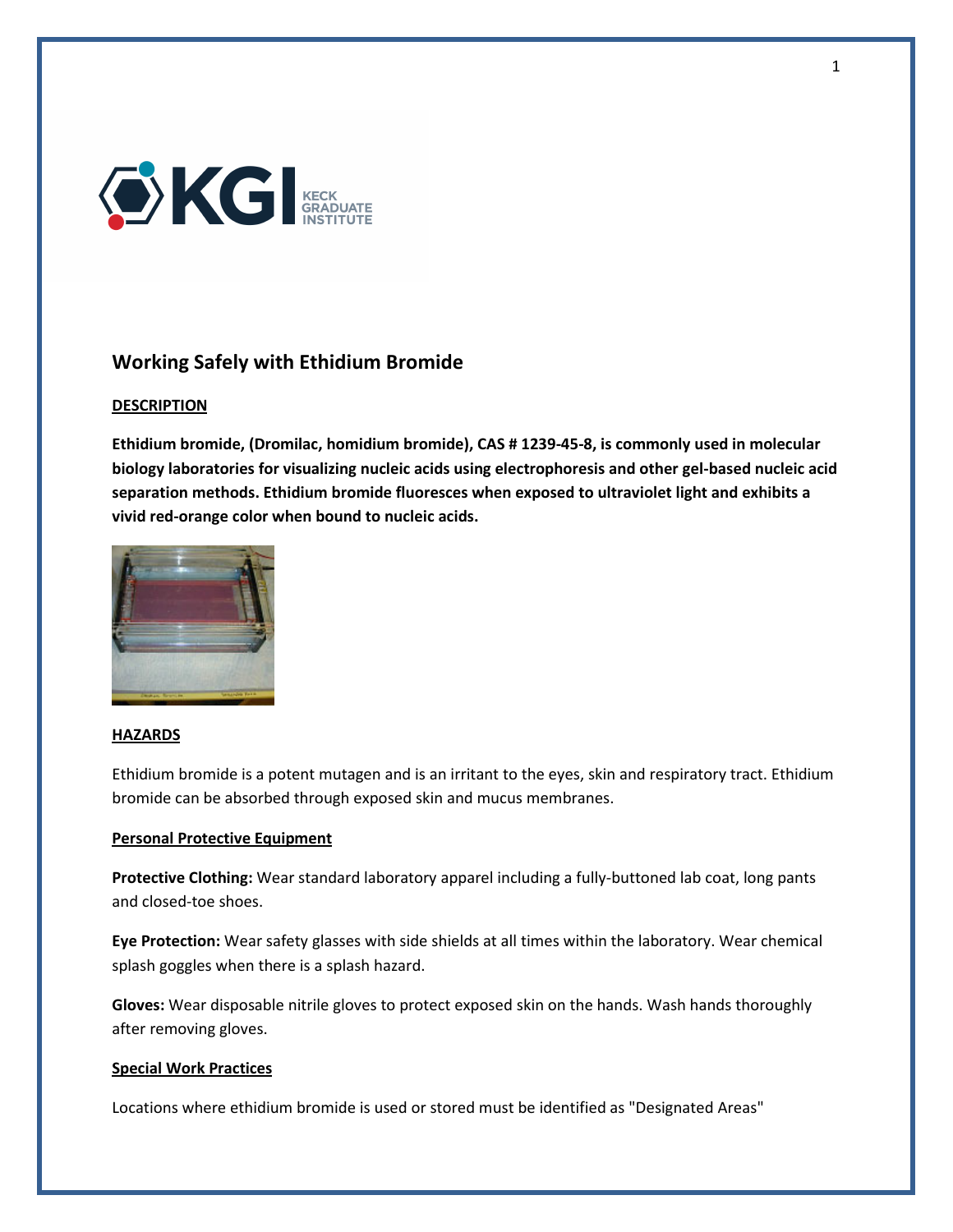Procedures requiring the use of ethidium bromide powder or having the potential to generate aerosols must be performed in a fume hood. To minimize inhalation exposure, purchase ready-made stock solutions or tablets in lieu of preparing stock solutions from ethidium bromide powder.

During normal use, small spills may occur and residues may build up on equipment and other laboratory surfaces. A solution of soap and water is recommended for cleaning small spills and removing residues on equipment and laboratory surfaces.

Due to the potential for equipment contamination, ethidium bromide-containing agarose gel should not be heated in a microwave.

### Emergency Procedures

Eye Contact: Immediately irrigate. Hold eyes open and irrigate for 15 minutes. Obtain medical attention.

Skin Contact: Remove contaminated clothing. Immediately wash affected areas with soap and water. Obtain medical attention.

Ingestion: Obtain medical attention immediately.

Inhalation: Seek medical attention if symptoms develop (wheezing, coughing, shortness of breath, burning in mouth, throat or chest).

Medical Attention: Between the hours of 8:30 AM and 5:00 PM, staff should visit contact Cindy Ferrini at x77853.

#### Ethidium Bromide Waste Disposal

Ethidium Bromide waste in concentrated or solid form is collected as hazardous waste and should not be flushed down the drain or disposed of in the trash. Waste should properly labeled and handled as follows:

Write the date received and the date opened on all containers of ether. Discard open containers of ether within six months of opening.

Liquids: Small quantities of aqueous solutions containing an ethidium bromide concentration of less than 10 µg/ml (10 ppm) may be flushed down the drain. Non-aqueous solutions and solutions containing an ethidium bromide concentration of greater than 10 µg/ml will be picked up by waste management. Laboratories are responsible for providing small volume waste containers.

Contaminated sharps (needles, syringes, slides, broken glass, etc.): Discard in an infectious waste sharps container clearly labeled "CHEMICAL CONTAMINATED SHARPS-DO NOT AUTOCLAVE". Discard the sharps container as infectious waste without autoclaving when it is 2/3 to 3/4 full.

Solids (contaminated gloves, centrifuge tubes, towels, etc.): Store in a properly labeled translucent polyethylene container for disposal as chemical waste. Do not use glass containers.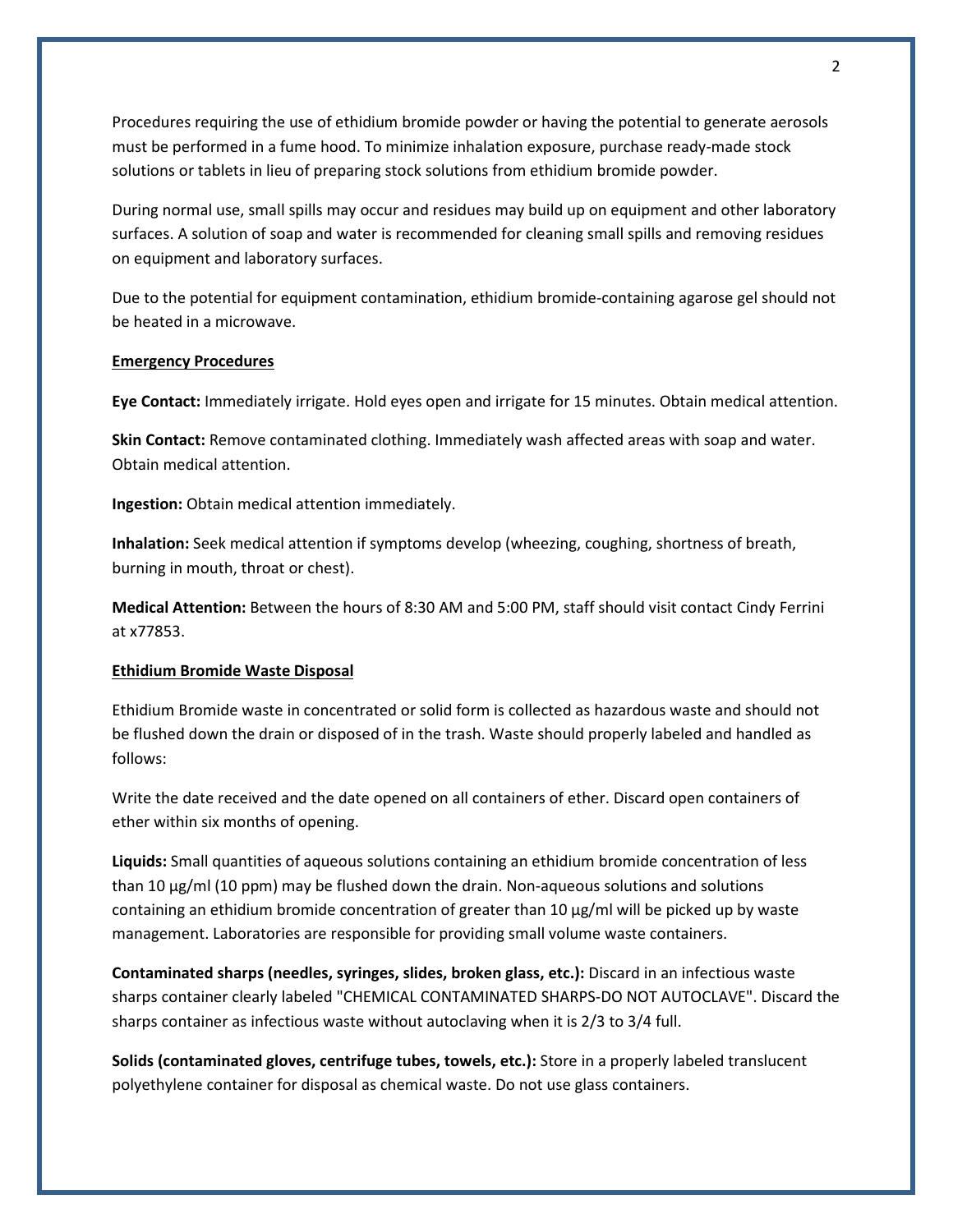Gels: Low concentration gels (< 10 µg/ml) may be wrapped in plastic wrap and discarded in the trash. Higher concentration gels should be disposed of as contaminated solids described above.